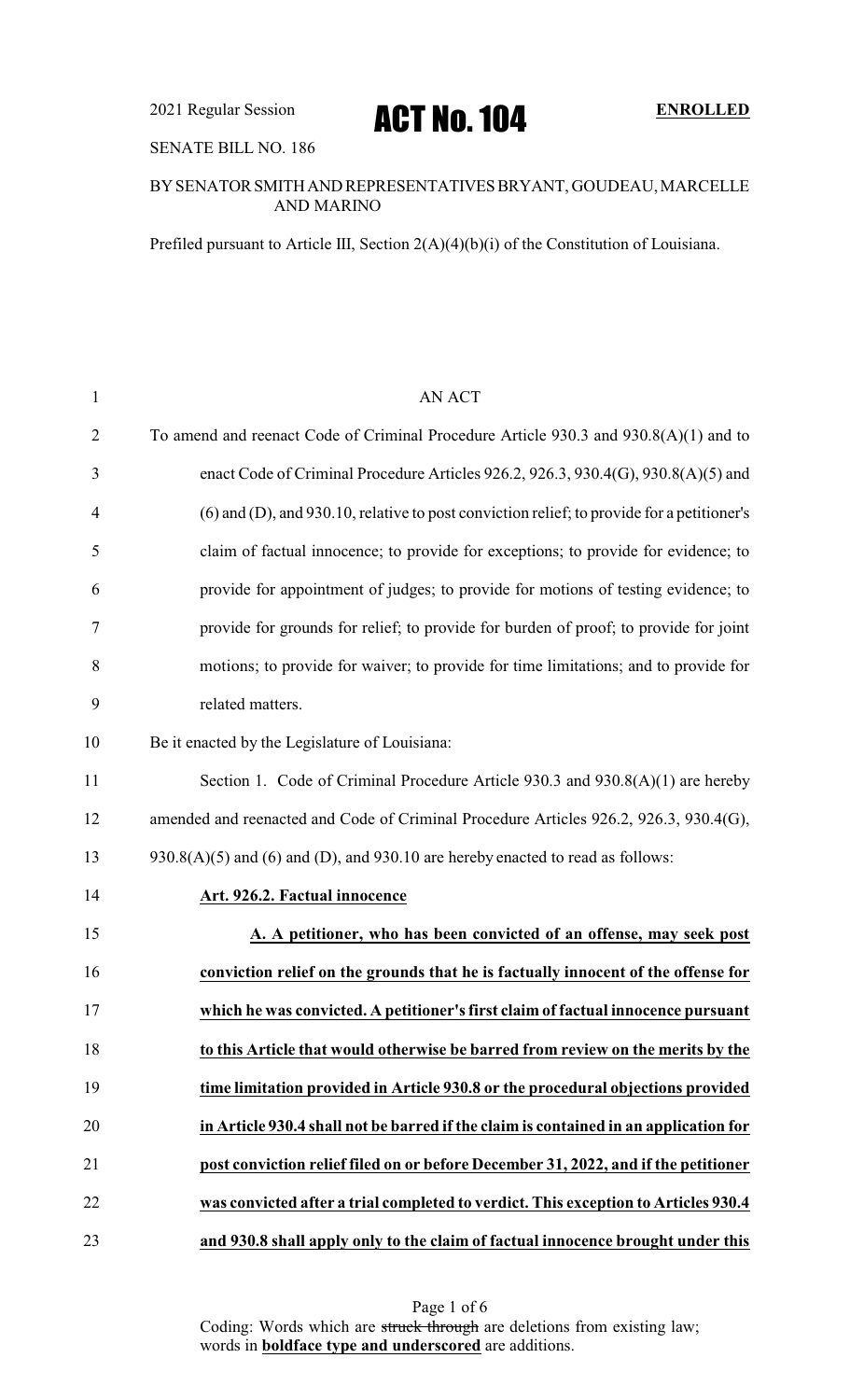## **SB NO. 186 ENROLLED**

| $\mathbf{1}$   | Article and shall not apply to any other claims raised by the petitioner. An        |
|----------------|-------------------------------------------------------------------------------------|
| $\overline{2}$ | application for post conviction relief filed pursuant to this Article by a          |
| 3              | petitioner who pled guilty or nolo contendere to the offense of conviction or filed |
| 4              | by any petitioner after December 31, 2022, shall be subject to Articles 930.4 and   |
| 5              | 930.8.                                                                              |
| 6              | $B(1)(a)$ To assert a claim of factual innocence under this Article, a              |
| 7              | petitioner shall present new, reliable, and noncumulative evidence that would       |
| 8              | be legally admissible at trial and that was not known or discoverable at or prior   |
| 9              | to trial and that is either:                                                        |
| 10             | (i) Scientific, forensic, physical, or nontestimonial documentary evidence.         |
| 11             | (ii) Testimonial evidence that is corroborated by evidence of the type              |
| 12             | described in Item (i) of this Subsubparagraph.                                      |
| 13             | (b) To prove entitlement to relief under this Article, the petitioner shall         |
| 14             | present evidence that satisfies all of the criteria in Subsubparagraph (a) of this  |
| 15             | Subparagraph and that, when viewed in light of all of the relevant evidence,        |
| 16             | including the evidence that was admitted at trial and any evidence that may be      |
| 17             | introduced by the state in any response that it files or at any evidentiary         |
| 18             | hearing, proves by clear and convincing evidence that, had the new evidence         |
| 19             | been presented at trial, no rational juror would have found the petitioner guilty   |
| 20             | beyond a reasonable doubt of either the offense of conviction or of any felony      |
| 21             | offense that was a responsive verdict to the offense of conviction at the time of   |
| 22             | the conviction.                                                                     |
| 23             | (2) A recantation of prior sworn testimony may be considered if                     |
| 24             | corroborated by the evidence required by Subsubparagraph $(1)(a)$ of this           |
| 25             | Paragraph. However, a recantation of prior sworn testimony cannot form the          |
| 26             | sole basis for relief pursuant to this Article.                                     |
| 27             | (3) If the petitioner pled guilty or nolo contendere to the offense of              |
| 28             | conviction, in addition to satisfying all of the criteria in this Paragraph and in  |
| 29             | any other applicable provision of law, the petitioner shall show both of the        |
| 30             | following to prove entitlement to relief:                                           |

| Page 2 of 6 |  |  |  |
|-------------|--|--|--|
|-------------|--|--|--|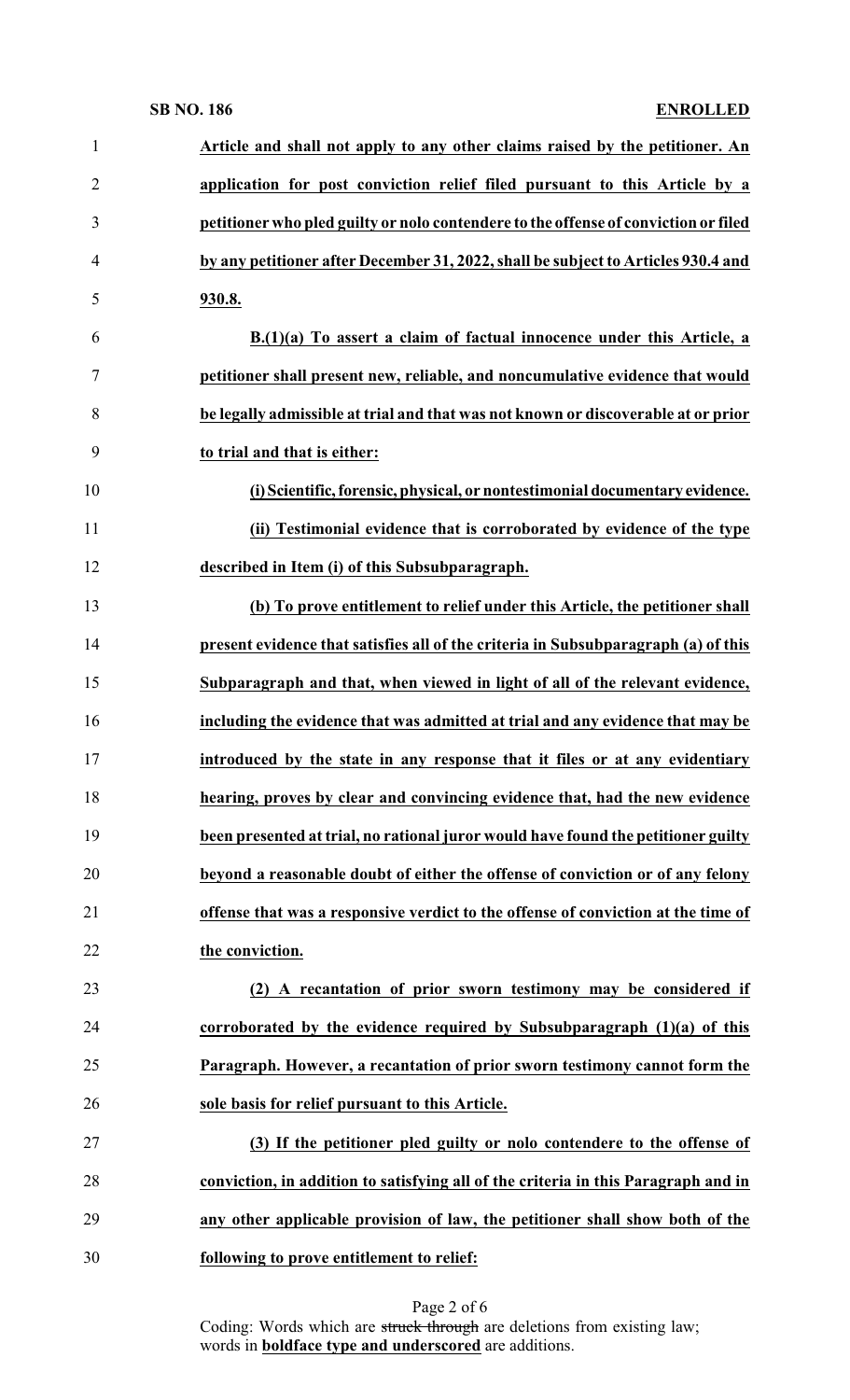| $\mathbf{1}$   | (a) That, by reliable evidence, he consistently maintained his innocence           |
|----------------|------------------------------------------------------------------------------------|
| $\overline{2}$ | until his plea of guilty or nolo contendere.                                       |
| 3              | (b) That he could not have known of or discovered his evidence of factual          |
| $\overline{4}$ | innocence prior to pleading guilty or nolo contendere.                             |
| 5              | C.(1) A grant of post conviction relief pursuant to this Article shall not         |
| 6              | prevent the petitioner from being retried for the offense of conviction, for a     |
| 7              | lesser offense based on the same facts, or for any other offense.                  |
| 8              | (2) If the petitioner waives his right to a jury trial and elects to be tried      |
| 9              | by a judge, the district judge who granted post conviction relief pursuant to this |
| 10             | Article shall be recused and the case shall be allotted to a different judge in    |
| 11             | accordance with applicable law and rules of court.                                 |
| 12             | (3) If the district judge denied post conviction relief pursuant to this           |
| 13             | Article and an appellate court later reversed the ruling of the district judge and |
| 14             | granted post conviction relief pursuant to this Article, and if the petitioner     |
| 15             | waives his right to a jury trial and elects to be tried by a judge, upon the       |
| 16             | petitioner's motion the district judge who denied post conviction relief shall be  |
| 17             | recused and the case shall be allotted to a different judge in accordance with     |
| 18             | applicable law and rules of court.                                                 |
| 19             | Art. 926.3. Motion for testing of evidence                                         |
| 20             | A. Upon motion of the state or the petitioner, the district court may              |
| 21             | order the testing or examination of any evidence relevant to the offense of        |
| 22             | conviction in the custody and control of the clerk of court, the state, or the     |
| 23             | investigating law enforcement agency.                                              |
| 24             | B. If the motion is made by the petitioner and the state does not expressly        |
| 25             | consent to the testing or examination, a motion made under this Article shall be   |
| 26             | granted only following a contradictory hearing at which the petitioner shall       |
| 27             | establish that good cause exists for the testing or examination. If the state does |
| 28             | not expressly consent to the testing or examination and the motion made under      |
| 29             | this Article is granted following the contradictory hearing, the district attorney |
| 30             | and investigating law enforcement agency shall not be ordered to bear any of       |

Page 3 of 6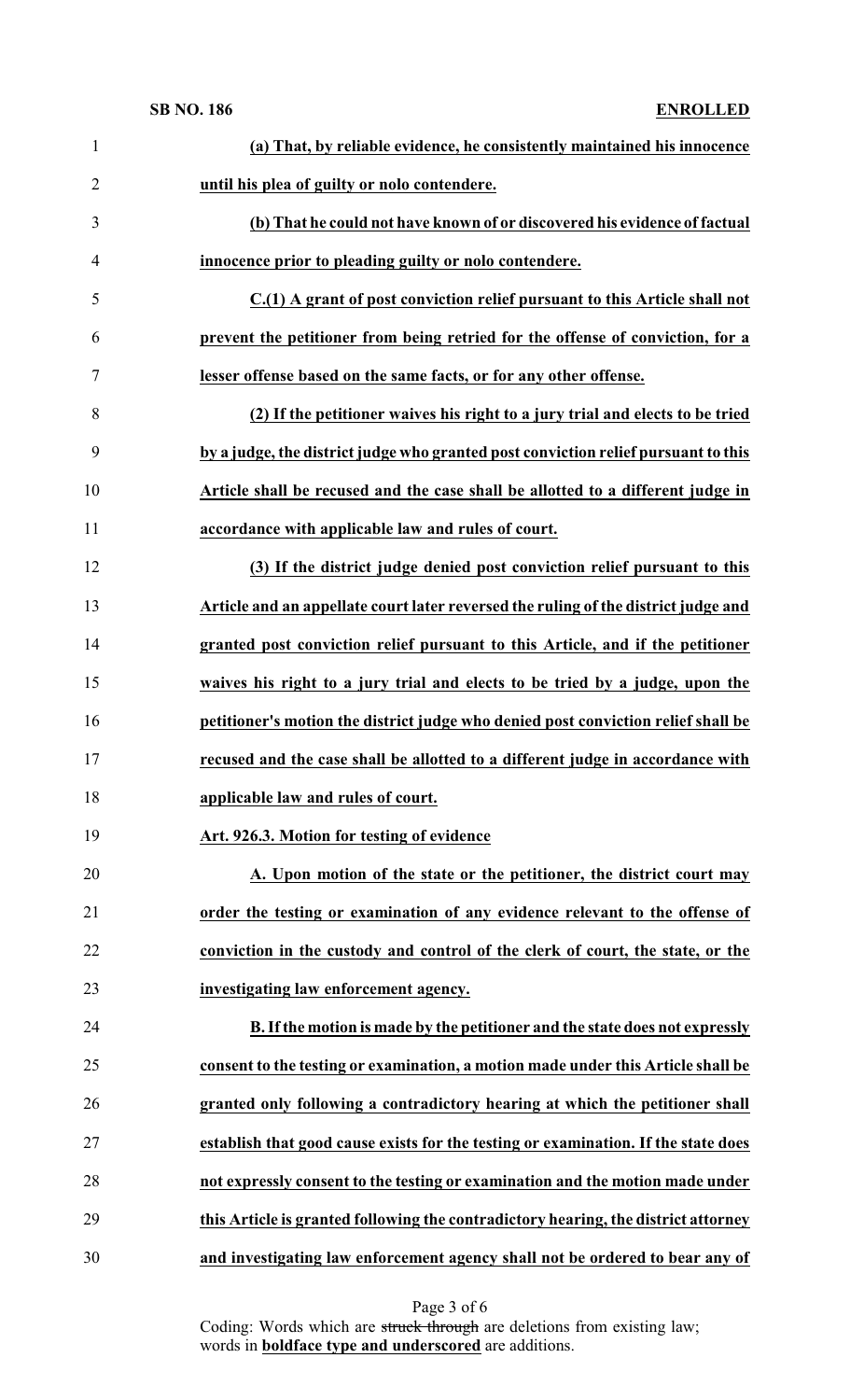**SB NO. 186 ENROLLED**

| $\mathbf{1}$   | the costs associated with the testing or examination.                                    |
|----------------|------------------------------------------------------------------------------------------|
| $\overline{2}$ | *<br>$\ast$<br>∗                                                                         |
| 3              | Art. 930.3. Grounds                                                                      |
| 4              | If the petitioner is in custody after sentence for conviction for an offense,            |
| 5              | relief shall be granted only on the following grounds:                                   |
| 6              | (1) The conviction was obtained in violation of the constitution of the United           |
| 7              | States or the state of Louisiana;                                                        |
| 8              | $(2)$ The court exceeded its jurisdiction;                                               |
| 9              | (3) The conviction or sentence subjected him to double jeopardy.                         |
| 10             | $(4)$ The limitations on the institution of prosecution had expired;                     |
| 11             | (5) The statute creating the offense for which he was convicted and sentenced            |
| 12             | is unconstitutional; or.                                                                 |
| 13             | (6) The conviction or sentence constitute the ex post facto application of law           |
| 14             | in violation of the constitution of the United States or the state of Louisiana.         |
| 15             | (7) The results of DNA testing performed pursuant to an application granted              |
| 16             | under Article 926.1 proves by clear and convincing evidence that the petitioner is       |
| 17             | factually innocent of the crime for which he was convicted.                              |
| 18             | (8) The petitioner is determined by clear and convincing evidence to be                  |
| 19             | factually innocent under Article 926.2.                                                  |
| 20             | Art. 930.4. Repetitive applications                                                      |
| 21             | $\ast$<br>*<br>$\ast$                                                                    |
| 22             | G. Notwithstanding any provision of this Title to the contrary, the state                |
| 23             | may affirmatively waive any procedural objection pursuant to this Article. Such          |
| 24             | waiver shall be express and in writing and filed by the state into the district          |
| 25             | court record.                                                                            |
| 26             | $\ast$<br>$\ast$<br>$\ast$                                                               |
| 27             | Art. 930.8. Time limitations; exceptions; prejudicial delay                              |
| 28             | A. No application for post conviction relief, including applications which               |
| 29             | seek an out-of-time appeal, shall be considered if it is filed more than two years after |
| 30             | the judgment of conviction and sentence has become final under the provisions of         |
|                |                                                                                          |

Page 4 of 6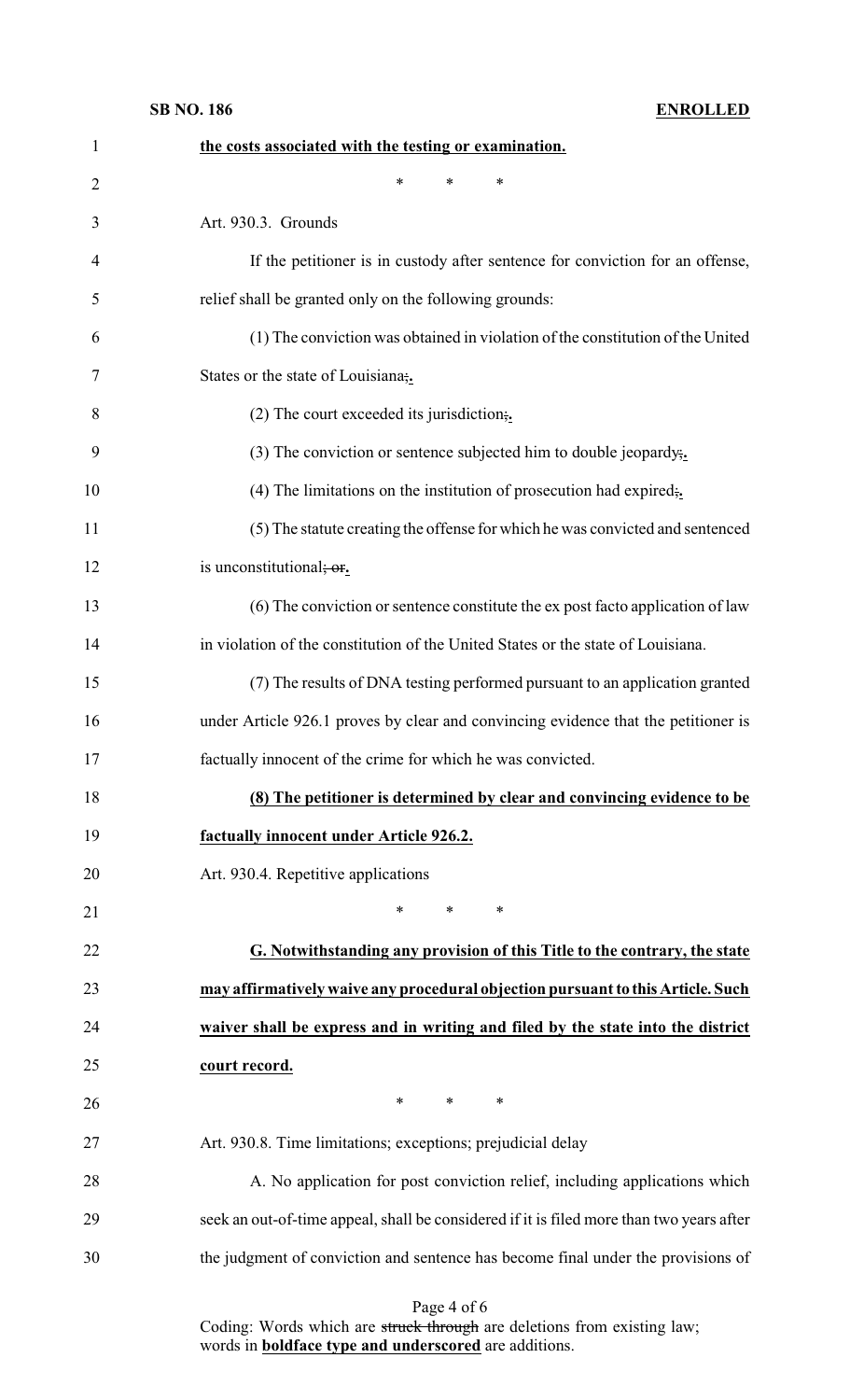| $\mathbf{1}$   | Article 914 or 922, unless any of the following apply:                                       |
|----------------|----------------------------------------------------------------------------------------------|
| $\overline{2}$ | (1) The application alleges, and the petitioner proves or the state admits, that             |
| 3              | the facts upon which the claim is predicated were not known to the petitioner or his         |
| $\overline{4}$ | prior attorneys. Further, the petitioner shall prove that he exercised diligence in          |
| 5              | attempting to discover any post-conviction claims that may exist. "Diligence" for the        |
| 6              | purposes of this Article is a subjective inquiry that must shall take into account the       |
| $\tau$         | circumstances of the petitioner. Those circumstances shall include but are not limited       |
| 8              | to the educational background of the petitioner, the petitioner's access to formally         |
| 9              | trained inmate counsel, the financial resources of the petitioner, the age of the            |
| 10             | petitioner, the mental abilities of the petitioner, or whether the interests of justice will |
| 11             | be served by the consideration of new evidence. New facts discovered pursuant to             |
| 12             | this exception shall be submitted to the court within two years of discovery. If the         |
| 13             | petitioner pled guilty or nolo contendere to the offense of conviction and is                |
| 14             | seeking relief pursuant to Code of Criminal Procedure Article 926.2 and five                 |
| 15             | years or more have elapsed since the petitioner pled guilty or nolo contendere               |
| 16             | to the offense of conviction, he shall not be eligible for the exception provided            |
| 17             | for by this Subparagraph.                                                                    |
| 18             | ∗<br>$\ast$<br>∗                                                                             |
| 19             | (5) The petitioner qualifies for the exception to timeliness in Article                      |
| 20             | 926.1.                                                                                       |
| 21             | (6) The petitioner qualifies for the exception to timeliness in Article                      |
| 22             | <u>926.2.</u>                                                                                |
| 23             | *<br>$\ast$<br>∗                                                                             |
| 24             | D. Notwithstanding any provision of this Title to the contrary, the state                    |
| 25             | may affirmatively waive any objection to the timeliness under Paragraph A of                 |
| 26             | this Article of the application for post conviction relief filed by the petitioner.          |
| 27             | Such waiver shall be express and in writing and filed by the state into the                  |
| 28             | district court record.                                                                       |
| 29             | *<br>∗<br>∗                                                                                  |
| 30             | Art. 930.10. Departure from this Title; post conviction plea agreements                      |
|                |                                                                                              |

Page 5 of 6